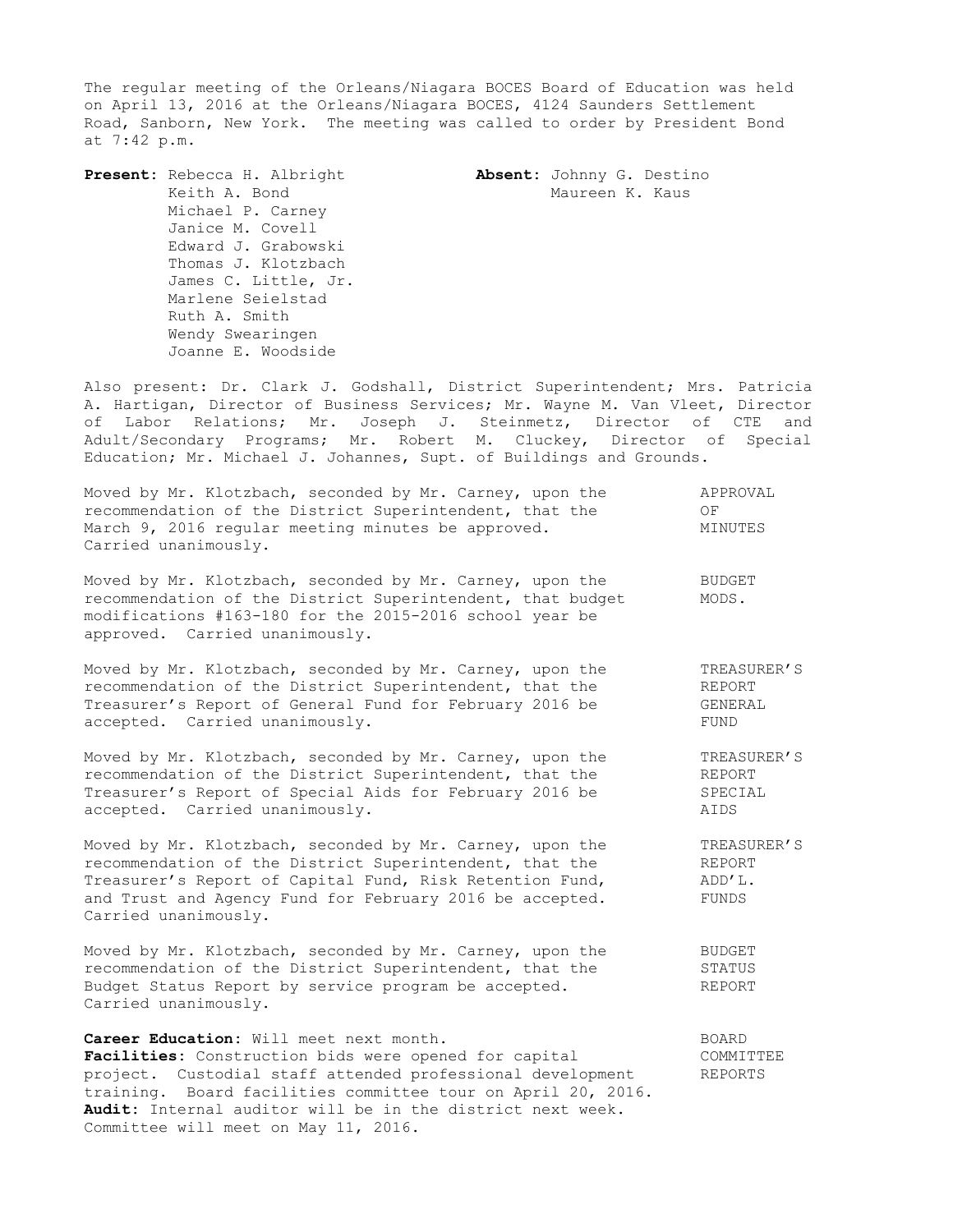Dr. Godshall spoke about: 60<sup>th</sup> anniversary of this BOCES; SUPT. Commissioner Elia's visit to the high opt out districts in COMMENTS this area; Starpoint CSD appointed Dr. Sean Croft as their next superintendent; April 22, 2016 BOCES superintendent conference day plans; 'Dream It, Do It' offering a summer program; and the NYSSBA convention in October 2016. Dr. Godshall presented Mr. Johannes with the Utica National Insurance school safety award of excellence. Moved by Mr. Klotzbach, seconded by Mr. Grabowski, upon BID AWARD the recommendation of the District Superintendent, that RECONSTRUCthe Board of Education accept the bids received for TION WORK reconstruction work as follows: Location Niagara East: Niagara Occ Ct 1 45-90-00-00-0-005-004<br>Niagara Bldg 2 45-90-00-00-1-006-001<br>Niagara Bldg 3 45-90-00-00-1-007-004 Niagara Bldg 2 45-90-00-00-1-006-001 Niagara Bldg 3 45-90-00-00-1-007-004 Carried unanimously. Moved by Mr. Klotzbach, seconded by Mr. Grabowski, upon the recommendation of the District Superintendent, that the following lowest responsible bidders be accepted: Site Work Louis DelPrince & Sons, Inc. 580 Cayuga Road Buffalo, NY 14225 Base Bid \$ 423,700.00 Alternate SW-1 (Pavement replacement, south side Building 1)  $\qquad \qquad$  8.24,930.00 Alternate SW-2 (Pavement replacement south side Building 2) 3 28,550.00 Total Contract Amount  $\begin{array}{ccc} 5 & 477,180.00 \end{array}$ HVAC Work Greater Niagara Mechanical, Inc. 7311 Ward Road North Tonawanda, NY 14120 Base Bid  $$ 428,600.00$ Total Contract Amount  $\qquad \qquad$  \$ 428,600.00 Electrical Work Frey Electric Construction Company 100 Pearce Avenue Tonawanda, NY 14150 Base Bid  $$ 242,000.00$ Total Contract Amount  $\frac{1}{2}$   $\frac{242,000.00}{2}$ Roofing Work Weaver Metal & Roofing, Inc. 40 Appenheimer Avenue Buffalo, NY 14214 Base Bid \$ 480,000.00 Alternate RW-3 (Replace gutters with seamless gutter System) \$ 50,000.00 Total Contract Amount \$ 530,000.00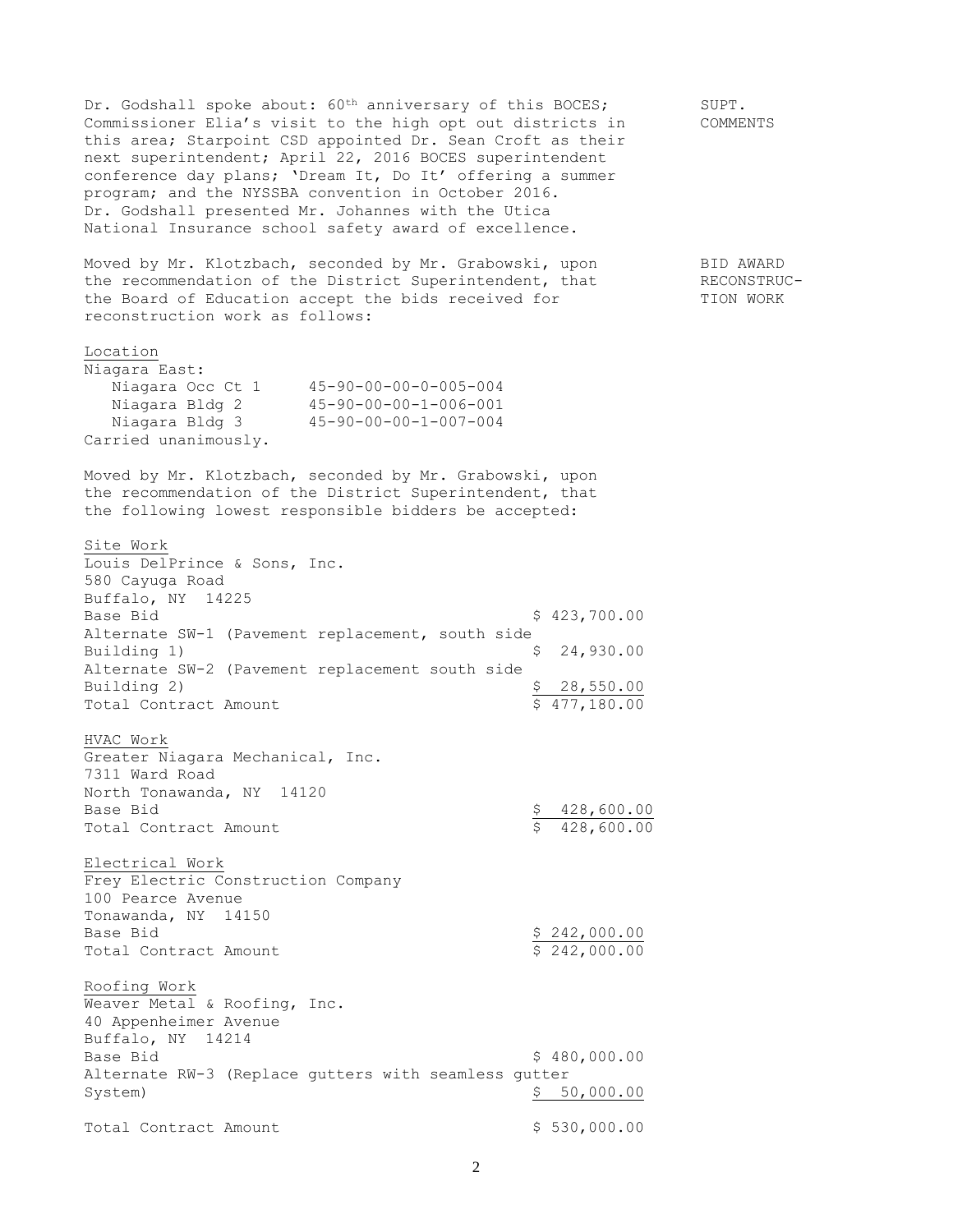Grand Total Contract  $$1,677,780.00$ Carried unanimously.

Moved by Mr. Klotzbach, seconded by Mr. Grabowski, upon the BID AWARD recommendation of the District Superintendent, that the CO/OP Board of Education accept the bids received for Co/Op CUSTODIAL Custodial Supplies. Carried unanimously. SUPPLIES

Moved by Mr. Klotzbach, seconded by Mr. Grabowski, upon the recommendation of the District Superintendent, that the bid for Co/Op Custodial Supplies be awarded to the following low responsible bidder at an estimated cost of:

**Dobmeier Janitor Supplies Inc. \$375,184.64 354 Englewood Ave. Buffalo NY 14223 Veritiv Operating Company \$117,719.16 3344 Walden Ave. Depew NY 14043 Pyramid School Products \$ 26,198.48 6510 N. 54th St. Tampa FL 33610 Nickel City Sales** \$ 47,132.00 **8060 Wehrle Dr. Buffalo NY 14221 Chudy Paper Co. \$157,192.34 2615 Walden Ave. Buffalo NY 14226 Hillyard Inc. \$ 85,018.81 125 Rawson Rd. Victor NY 14613 Innovative Municipal Products \$ 62,978.30 454 River Rd. Glenmont NY 12077 OAM Supply Company \$ 865.56 Box 81588 Cleveland OH 44181 Hill & Markes, Inc. \$ 58,702.05 P. O. Box 7 Amsterdam NY 12010 Niagara Custodial Supply \$ 43,572.19 6740 Old Beattie Rd. Lockport NY 14094 The Westcott Group, Inc. \$ 33,267.16 225 Mushroom Blvd Rochester NY 14623**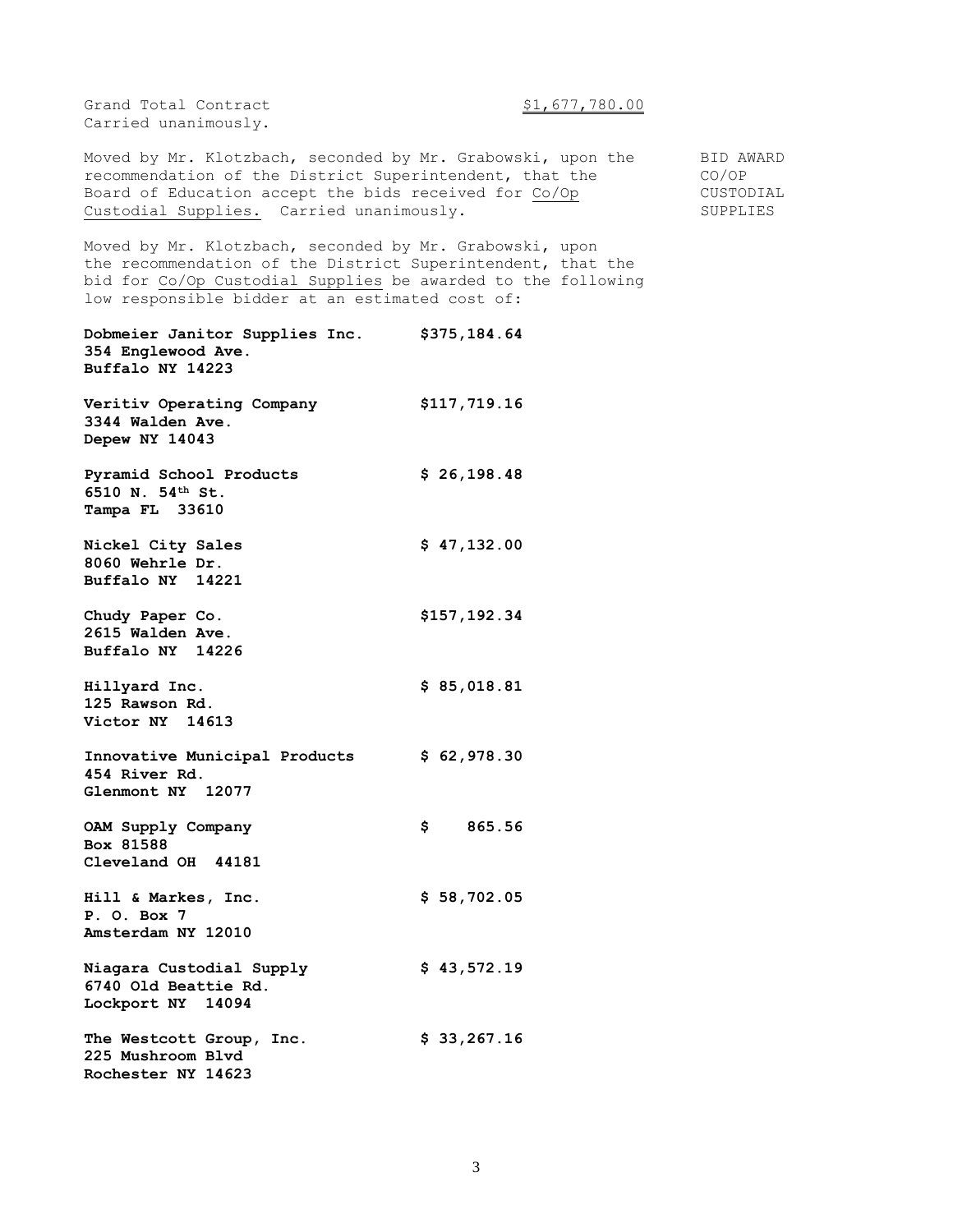**Regional Distributors, Inc. \$ 77,239.82 1281 Mt. Read Blvd. Rochester NY 14606 SiteOne Landscape Supply LLC \$ 2,454.90 1385 East 36th St. Cleveland OH 44114 HJS Supply Co., LLC \$ 47,343.05 2983 Seneca St. West Seneca NY 14224 Conserv Flag Company \$ 3,561.94 1003 Illinois St. P.O. Box 649 Sidney NE 69162 Corr Distributors \$137,746.64 89 Pearce Ave. Tonawanda NY 14150 Harpor Paper Co. \$ 22,116.24 2403 Hyde Park Blvd. Niagara Falls NY 14305 Metco Supply Inc. \$ 5,208.02 81 Kiski Ave. Leechburg PA 15656 Quill Corporation \$ 14,040.41 100 Schelter Rd. Lincolnshire IL 60069-3621 CCP Industries, Inc. \$ 8,571.75 26301 Curtiss-Wright Pkwy Suite 200 Richmand Heights OH 44143**

Carried unanimously.

### **TOTAL \$1,326,113.46**

Moved by Mr. Klotzbach, seconded by Mr. Grabowski, upon BID AWARD the recommendation of the District Superintendent, that VALVE the Board of Education accept the bids received for MAINTENANCE Valve Maintenance. Carried unanimously.

Moved by Mr. Klotzbach, seconded by Mr. Grabowski, upon the recommendation of the District Superintendent, that the bid for Valve Maintenance be awarded to the following low responsible bidder at an estimated cost of:

**Kandey Company \$12,375.00 19 Ransier Drive West Seneca NY 14224**

Maintenance of Eighteen (18) Air Release Valves as specified.

**TOTAL: \$12,375.00** Carried unanimously.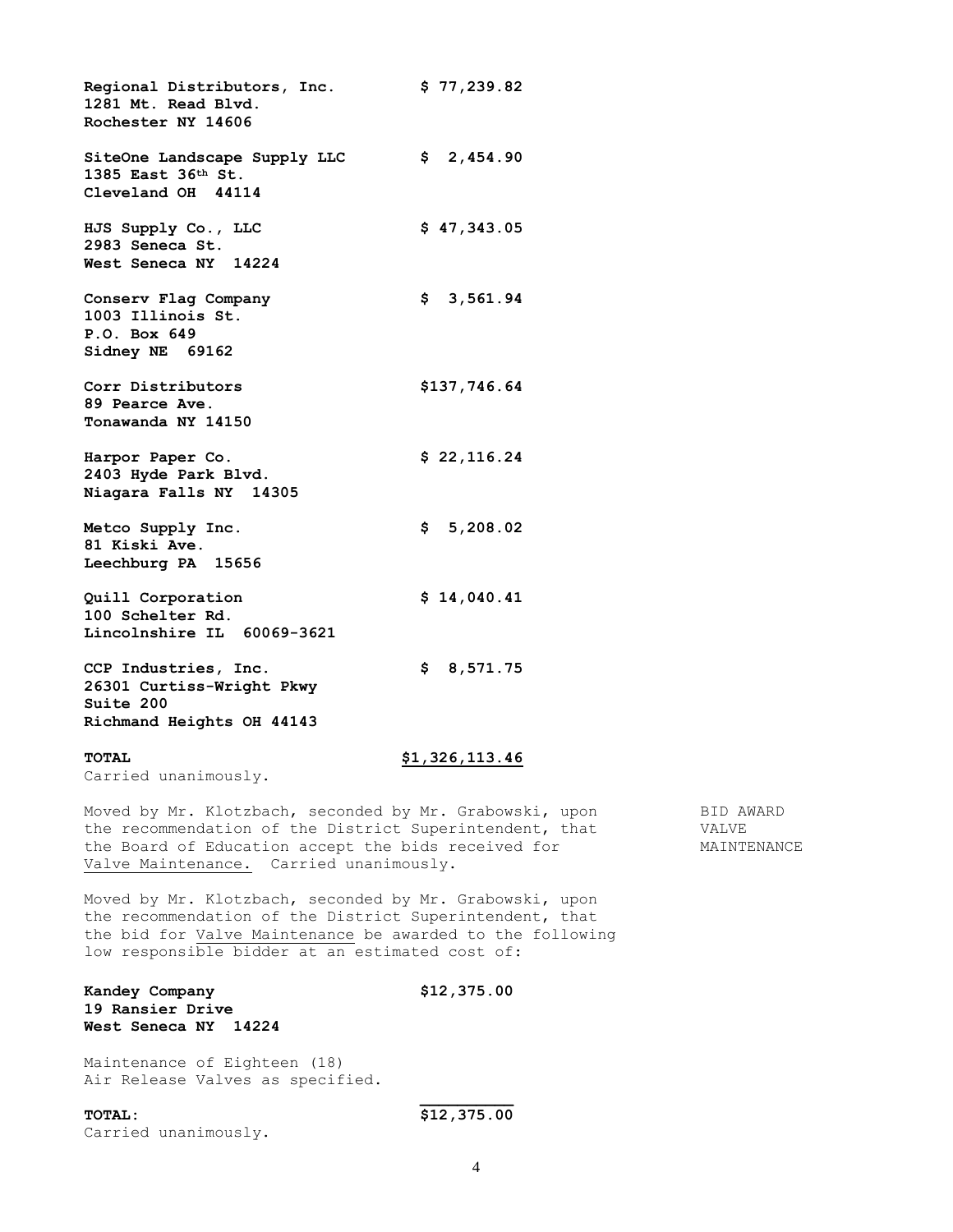Moved by Mr. Klotzbach, seconded by Mr. Grabowski, upon BID AWARD the recommendation of the District Superintendent, that CO/OP the Board of Education accept the bids received for MAINTENANCE Co/Op Maintenance Supplies. Carried unanimously. SUPPLIES

Moved by Mr. Klotzbach, seconded by Mr. Grabowski, upon the recommendation of the District Superintendent, that the bid for Co/Op Maintenance Supplies be awarded to the following low responsible bidders at an estimated cost of:

**Share Corporation \$ 2,708.00 75 Monterey Rd. Tonawanda NY 14150**

**SiteOne Landscape Supply \$32,368.54 1385 East 36th St. Cleveland OH 44114** 

**Philipps Bros. Supply \$ 4,332.48 2525 Kensington Ave. Amherst NY 14226**

# **TOTAL \$39,409.02**

Carried unanimously.

Moved by Mr. Klotzbach, seconded by Mr. Grabowski, upon BID AWARD the recommendation of the District Superintendent, that HVAC the Board of Education accept the bids received for FQUIPMENT HVAC Equipment. Carried unanimously.

Moved by Mr. Klotzbach, seconded by Mr. Grabowski, upon the recommendation of the District Superintendent, that the bid for HVAC Equipment be awarded to the following low responsible bidder at an estimated cost of:

**IRR Supply Centers Inc. \$8,216.00 6707 Lincoln Ave. Lockport NY 14094**

- **#1: Beckett Oil Burner Model #B2502 Qty: 3**
- **#2: Tankless Water Heater Model 17800B Qty: 2**
- **#3: Mitsubishi SEER Mini Split Heat Pump Qty: 4**

Carried unanimously.

**TOTAL \$8,216.00**

Moved by Mr. Klotzbach, seconded by Mr. Grabowski, upon BID AWARD the recommendation of the District Superintendent, that WELDING the Board of Education accept the bids received for FOUIPMENT Welding Equipment. Carried unanimously.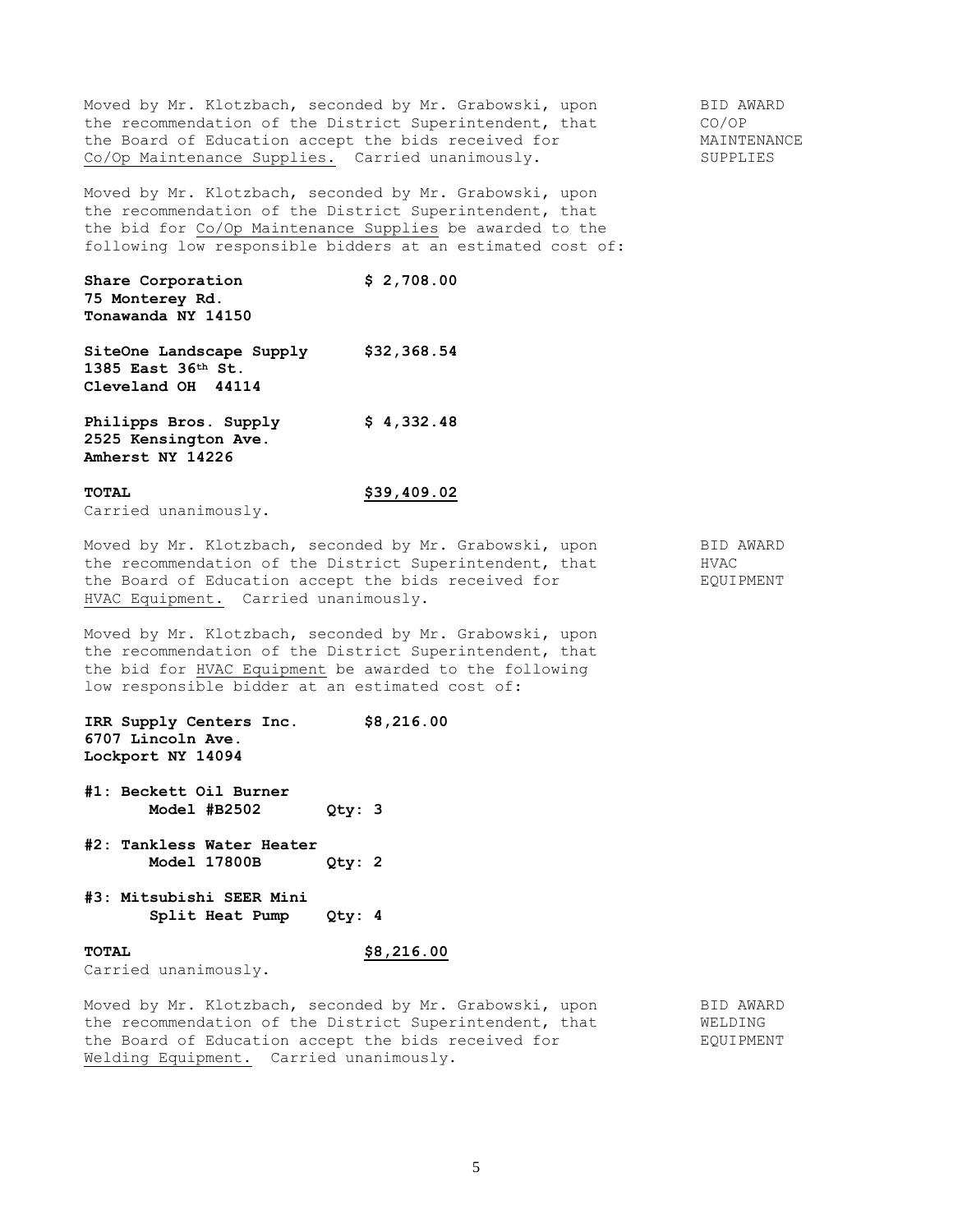Moved by Mr. Klotzbach, seconded by Mr. Grabowski, upon the recommendation of the District Superintendent, that the bid for Welding Equipment be awarded to the following low responsible bidder at an estimated cost of:

**Strate Welding Supply \$11,768.00 6776 North Canal Rd. Lockport NY 14094**

Two (2) Millermatic 350 Welder packages One (1) Hypertherm Powermax 65 w/Hand Torch package One (1) Koike Aronson LD-150R

**Haun Welding \$ 4,600.00 529 Court Street Road Syracuse NY 13206**

One (1) Syncrowave 250DX Welders Complete package

**TOTAL \$16,368.00**

Carried unanimously.

Moved by Mr. Klotzbach, seconded by Mr. Grabowski, upon BID AWARD the recommendation of the District Superintendent, that CO/OP the Board of Education accept the bids received for GENERAL Co/Op General Office Supplies. Carried unanimously. OFFICE

Moved by Mr. Klotzbach, seconded by Mr. Grabowski, upon the recommendation of the District Superintendent, that the Board of Education reject the bid submission of State Copy, Inc. due to changing of the Co/Op General Office Supplies bid specifications. Carried unanimously.

Moved by Mr. Klotzbach, seconded by Mr. Grabowski, upon the recommendation of the District Superintendent, that the bid for Co/Op General Office Supplies be awarded to the following low responsible bidder at an estimated cost of:

**Cascade School Supplies \$17,846.93 1 Brown Street North Adams MA 01247**

**National Art & School Sup. \$23,698.64 2195 Elizabeth Avenue Rahway NJ 07065**

**Standard Stationery Supply \$13,400.14 2251 Foster Avenue Wheeling IL 60090**

**Quill Corporation \$19,389.27 Corporate Headquarters 100 Schelter Road Lincolnshire IL 60069-3621**

SUPPLIES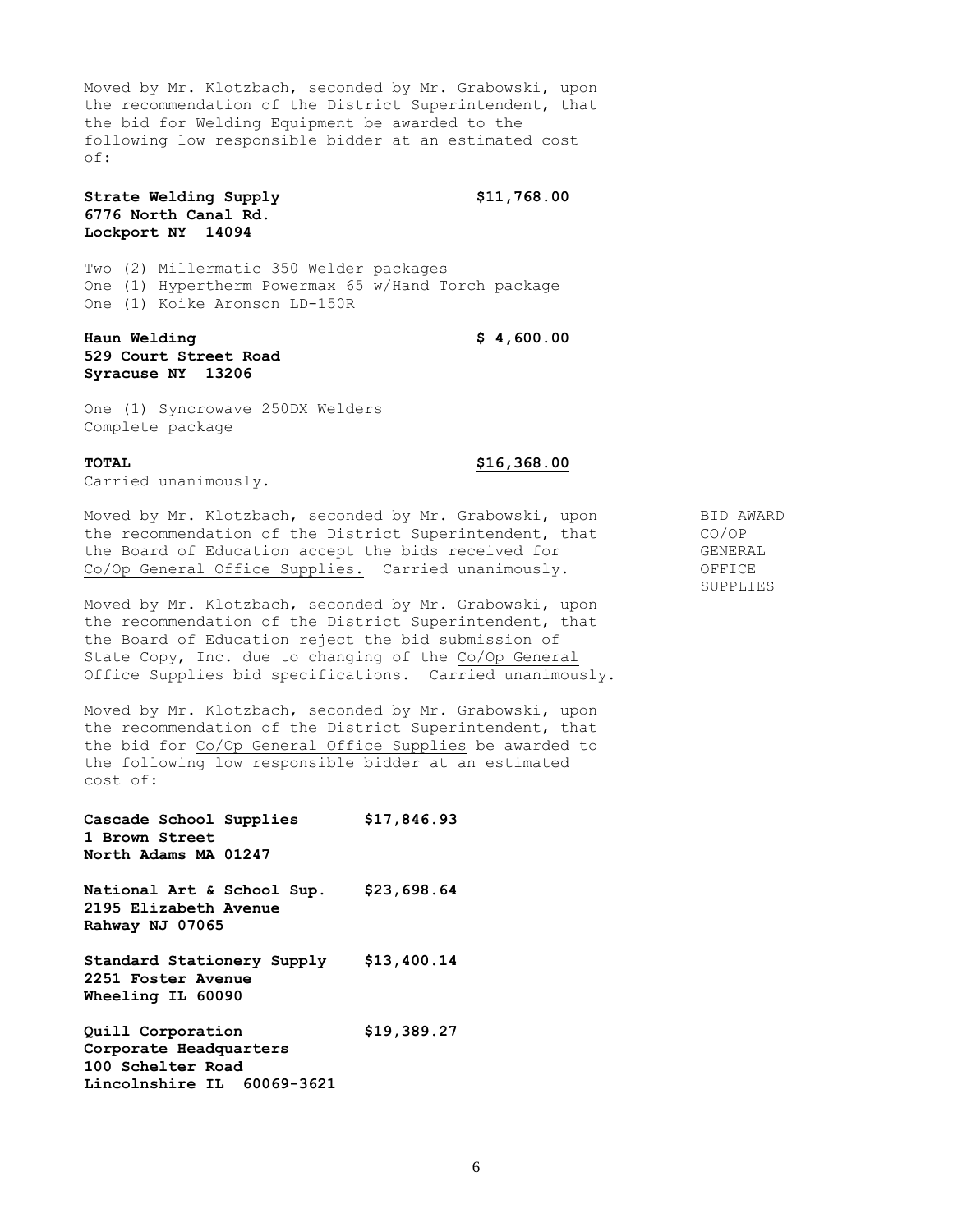## **Contract Paper Group, Inc. \$ 6,481.67 1531 Boettler Rd, Unit E Uniontown OH 44685**

### **TOTAL \$80,816.65**

Carried unanimously.

Moved by Mr. Klotzbach, seconded by Mr. Carney, that SERVICES the Board of Education hereby approves the Services AGREEMENT Agreement, as submitted, with Brink's U.S., regarding  $\texttt{WITH}$ the provision of courier services for BOCES deposits BRINK'S to J.P. Morgan Chase, N.A., and the Board authorizes U.S. the District Superintendent or his designee to sign the agreement upon approval of the BOCES' school attorney and containing any revisions as approved by the school attorney. Carried unanimously.

Moved by Mr. Klotzbach, seconded by Mr. Carney, that SERVICES the Board of Education hereby approves the Request Magnus AGREEMENT for Vendor Payment Arrangement, as submitted, with WITH J.P. Morgan Chase Bank, N.A., regarding the payment J.P. of courier services for BOCES deposits to J.P. Morgan MORGAN Chase, N.A., and the Board authorizes the District CHASE BANK, Superintendent or his designee to sign the agreement  $N.A.$ upon approval of the BOCES' school attorney and containing any revisions as approved by the school attorney. Carried unanimously.

Moved by Mrs. Covell, seconded by Mr. Klotzbach, upon DONATION the recommendation of the District Superintendent, that the donation of an elliptical machine be accepted from Henrietta Muffoletto, Lockport, NY, to be used in the physical education program at Niagara Academy. Carried unanimously.

Moved by Mr. Carney, seconded by Mr. Grabowski, that SUMMER<br>
the Board of Education hereby approves the Summer Youth YOUTH the Board of Education hereby approves the Summer Youth YOUTH Employment Worksite Agreement between the Orleans/Niagara EMPLOYMENT BOCES and the Orleans County Job Development Agency, as WORKSITE submitted, for the Summer 2017 Youth Employment Program, AGREEMENT and the Board authorizes the Board President, the District Superintendent, or his designee to sign the agreement upon approval of the BOCES' school attorney and containing any revisions as approved by the school attorney. Carried unanimously.

Moved by Mr. Klotbach, seconded by Mr. Carney, that the LEASE Board of Education hereby approves the lease agreement<br>between the Orleans/Niagara BOCES and Niagara County MITH WITH between the Orleans/Niagara BOCES and Niagara County **WITH** Community College (as tenant), for a term beginning on NIAGARA August 29, 2016 through May 12, 2017, as submitted, and COUNTY the Board authorizes the Board President, the District COMMUNITY Superintendent, or his designee to sign the agreement COLLEGE upon approval of the BOCES' school attorney and (AS TENANT) containing any revisions as approved by the school attorney. Carried unanimously.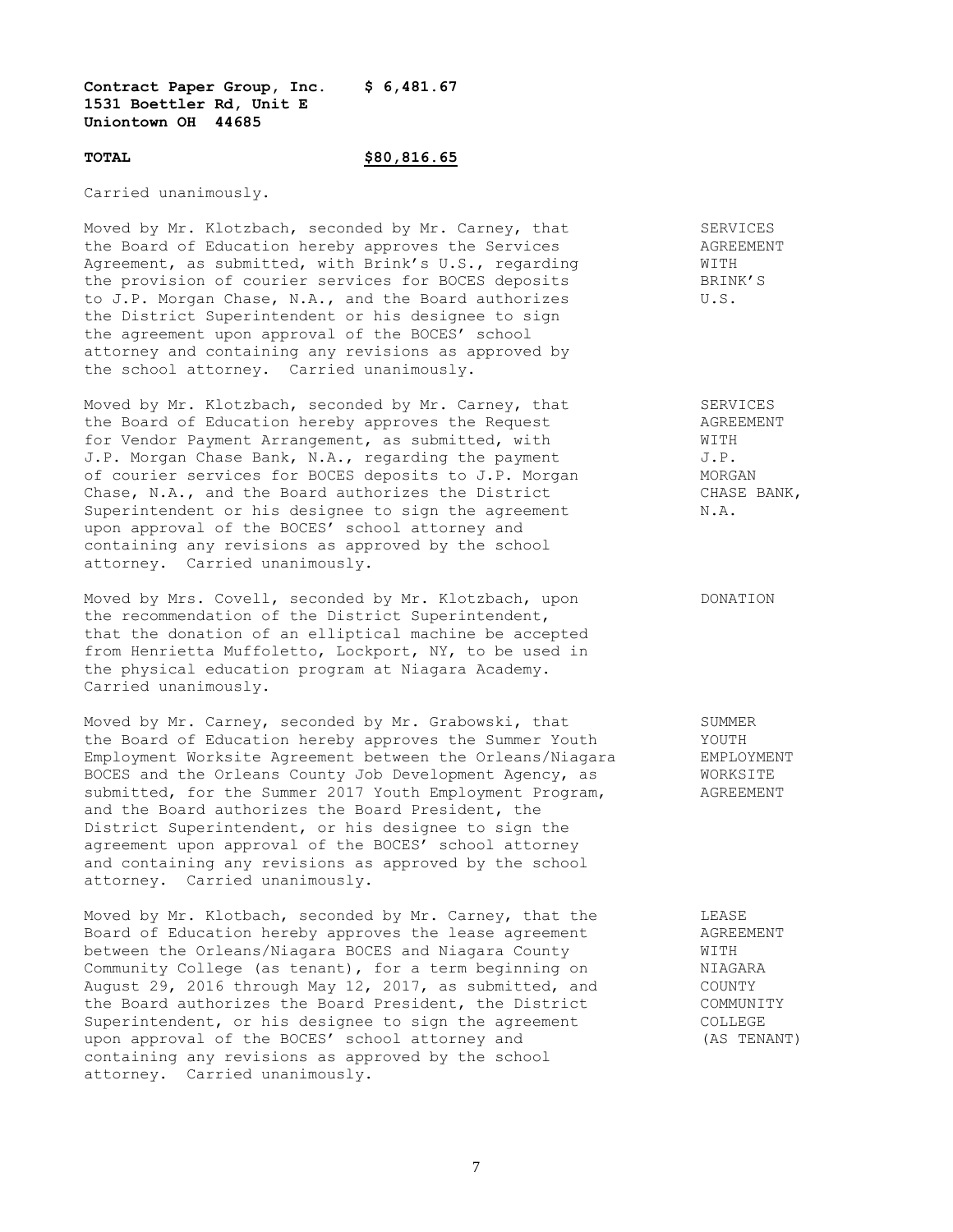Moved by Mr. Carney, seconded by Mr. Little, upon the CONTRACT recommendation of the District Superintendent, that WITH the Board of Education approves the contract, as AAA SOUND submitted, with AAA Sound Service and Low Voltage, SERVICE AND LLC, to provide annual maintenance services, for the AND LOW annual fee of \$2,328.00 for the period of July 1, VOLTAGE, LLC 2016 through June 30, 2018, and does hereby authorize the District Superintendent or his designee to sign the contract upon approval by the school attorney and containing any revisions approved by the school attorney. Carried unanimously.

Moved by Mr. Carney, seconded by Mr. Klotzbach, upon the RESIGNATION recommendation of the District Superintendent, that the C. BUSH resignation of **Carol H. Bush, Professional Development Specialist**, be accepted, with regret, effective at the end of the day on April 15, 2016. Carried unanimously.

Moved by Mr. Grabowski, seconded by Mr. Little, that the RESIGNATION resignation (due to retirement) of **Danny L. Flatt,** D. FLATT **Custodian,** be accepted effective at the end of the day on May 30, 2016. Carried unanimously.

Moved by Mr. Grabowski, seconded by Mr. Little, upon The RESIGNATION the recommendation of the District Superintendent, that  $L.$  KACZOR the resignation (due to retirement) of **Linda Kaczor, Teacher Aide (Special Education)**, be accepted effective June 30, 2016. Carried unanimously.

Moved by Ms. Covell, seconded by Mr. Carney, upon the EXTENDED recommendation of the District Superintendent, that SICK **Veronica Krayss, General Special Education Teacher**, be LEAVE granted up to 87.5 days of extended sick leave, V. KRAYSS effective April 29, 2016, contingent upon the submission of required documentation. Such days of extended sick leave shall not remain accrued after the employee's return to work. Carried unanimously.

Moved by Mrs. Covell, seconded by Mr. Carney, upon the POSITION recommendation of the District Superintendent, that the **INCREASE** position of **Teacher of English of Second Language Learners** be increased by .25 FTE, effective February 25, 2016. Carried unanimously.

Moved by Mrs. Covell, seconded by Mr. Carney, upon the POSITION recommendation of the District Superintendent, that the INCREASE position of **School Social Worker** be increased by .2 FTE, effective September 1, 2016. Carried unanimously.

Moved by Mrs. Covell, seconded by Mr. Carney, upon the APPOINTMENT recommendation of the District Superintendent, that CERT. PROB. Holly Hensen, Buffalo, NY, having provisional **H. H. HENSEN** certification in the area of school counselor, is hereby appointed to probationary status in the tenure area of **School Counselor**, in accordance with the agreement between Orleans/Niagara BOCES and the Orleans/Niagara BOCES Teachers' Association, effective March 29, 2016 through March 28, 2020, at an annual full-time salary of NPC 1 (\$39,742) plus master's degree (\$1,200) to be pro-rated. Carried unanimously.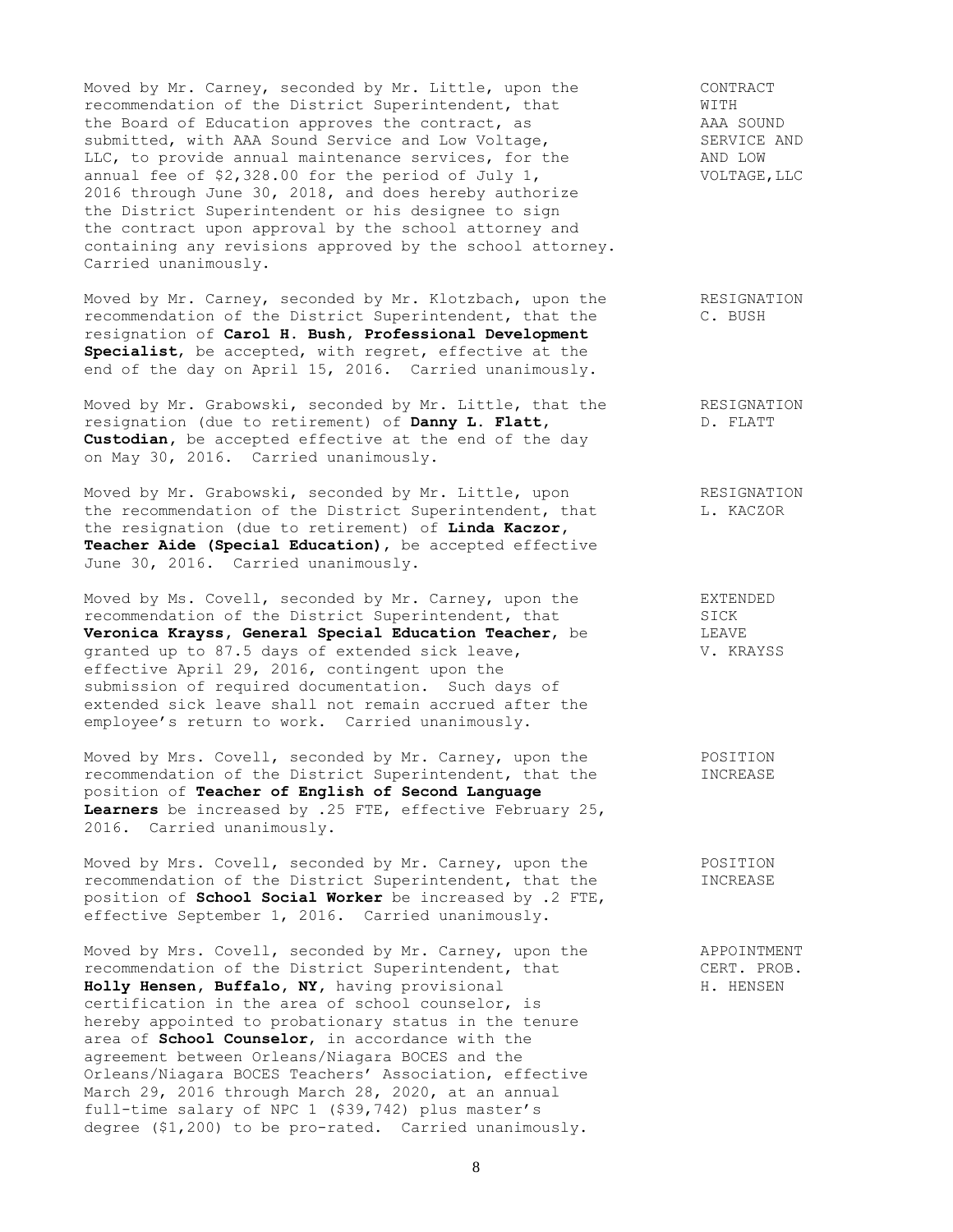Moved by Mr. Carney, seconded by Mr. Grabowski, upon TINCREASE<br>
the recommendation of the District Superintendent, TIN FTE the recommendation of the District Superintendent, that **Michael Fisher, Amherst, NY,** be increased from M. FISHER **.5 FTE to 1.0 FTE Instructional Support Services in Professional Development,** effective April 18, 2016. Carried unanimously.

Moved by Mr. Carney, seconded by Mr. Grabowski, upon INCREASE<br>the recommendation of the District Superintendent, The THE the recommendation of the District Superintendent, IN FTE<br>that **Rachel Kress, Wilson, NY**, be increased from .5 R. KRESS that Rachel Kress, Wilson, NY, be increased from .5 **FTE to .75 FTE English as a Second Language Teacher**, effective February 25, 2016 through June 30, 2016, unless terminated sooner. Carried unanimously.

Moved by Mr. Carney, seconded by Mr. Grabowski, upon APPOINTMENT the recommendation of the District Superintendent, SKILLSUSA that the following individuals be appointed as SkillsUSA ADVISOR Advisors for the 2015-2016 school year at no additional compensation:

# **Amy Green Vincent Piaskowski**

Carried unanimously.

Moved by Mr. Carney, seconded by Mr. Grabowski, upon the APPOINTMENT recommendation of the District Superintendent, that the CONTINUING following individual(s) be appointed to serve on a part- EDUCATION time basis in the continuing education program, at the hourly salary listed, with no fringe benefits, except as required by law, effective as indicated below through June 30, 2016, unless terminated sooner. The employment of the individuals shall be at-will and at the pleasure of the Board of Education. Additionally, services of the individuals shall be utilized solely on an as-needed basis at the discretion of the District Superintendent.

### **HHA Instructor (\$25.50 per hour) Crystal Frazier**

**Lewiston, NY Effective Date: 3/29/16** Carried unanimously.

Moved by Mr. Carney, seconded by Mr. Grabowski, upon the APPOINTMENT recommendation of the District Superintendent, that the EXTENDED attached list of individuals be appointed for the 2016 SCHOOL YEAR extended school year program, July 5, 2016 through 2016 August 16, 2016, unless terminated sooner, without benefits, except as provided by law, at the salary and position indicated on the attached list. Services of these individuals shall be at-will and at the pleasure of the Board of Education. The appointments are subject to the completion of paperwork as required by the District Superintendent. Carried unanimously.

Moved by Mr. Carney, seconded by Mr. Grabowski, upon the APPOINTMENT<br>recommendation of the District Superintendent, that the Expresses recommendation of the District Superintendent, that the attached list of individuals be appointed on an as- SCHOOL YEAR needed basis as substitutes in the 2016 extended school 2016 year program, July 5, 2016 through August 16, 2016,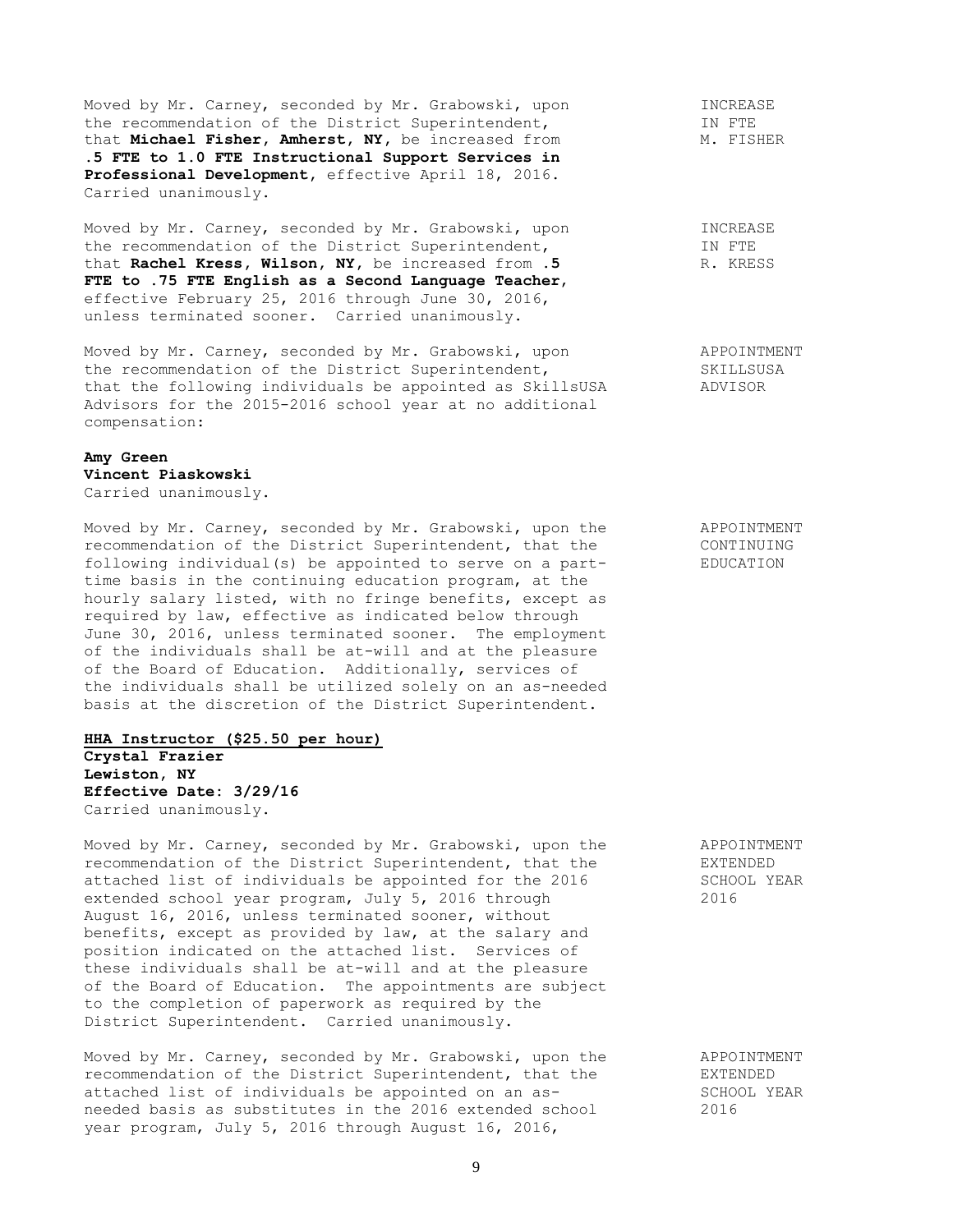unless terminated sooner, without benefits, except as provided by law, at the salary and position indicated on the attached list. Services of these individuals shall be at-will and at the pleasure of the Board of Education. The appointments are subject to the completion of paperwork as required by the District Superintendent. Carried unanimously.

Moved by Mrs. Albright, seconded by Mr. Little, upon DISCONTIthe recommendation of the District Superintendent, NUATION OF<br>
that the provisional appointment of **Lisa Paszt**, PROVISIONAL that the provisional appointment of **Lisa Paszt,** The Manuel PROVISIONAL Sanborn, NY, in the job classification of Secretary I, APPOINTMENT **Sanborn, NY,** in the job classification of **Secretary I**, shall be discontinued by operation of law, effective L. PASZT at the end of the day on May 31, 2016. Carried unanimously.

Moved by Mrs. Albright, seconded by Mr. Little, upon APPOINTMENT the recommendation of the District Superintendent, MON-CERT.<br>
that Lisa Paszt, Sanborn, NY, is hereby appointed to PROVISIONAL the recommendation of the District Superintendent,<br>that Lisa Paszt, Sanborn, NY, is hereby appointed to provisional status in the job classification of T. PASZT **Secretary I,** effective June 1, 2016, at a full-time, twelve-month annual salary of \$28,650.00, to be pro-rated. Carried unanimously.

Moved by Mrs. Albright, seconded by Mr. Little, upon APPOINTMENT the recommendation of the District Superintendent, SUBSTITUTE that the following individuals be appointed without TEACHER benefits, except as required by law, to the position (NON-<br>of **Substitute Teacher (Non-Certified)**, effective as (CERTIFIED) of **Substitute Teacher (Non-Certified)**, effective as indicated below, with services to be utilized on an as-needed basis at the discretion of the District Superintendent, at a daily rate of \$80.00. Employment shall automatically be discontinued effective June 30, 2016 unless employment is terminated sooner. Service shall be at-will and at the pleasure of the Board of Education.

# **Michelle LeFauve Orchard Park, NY Effective Date: 3/21/16** Carried unanimously.

Moved by Mrs. Albright, seconded by Mr. Little, upon and APPOINTMENT<br>the recommendation of the District Superintendent, that SUBSTITUTE the recommendation of the District Superintendent, that the following individual(s) be appointed, without TEACHER<br>benefits, except as required by law, to the position of AIDE benefits, except as required by law, to the position of **Substitute Teacher Aide (Non-Certified)**, effective as (NONindicated below, with services to be utilized on an CERTIFIED) as-needed basis at the discretion of the District Superintendent, at a rate of \$60.00 per day. Employment shall automatically be discontinued effective June 30, 2016, unless employment is terminated sooner. Service shall be at-will and at the pleasure of the Board of Education.

**Stephanie Brandt Lynne Pachla Medina, NY North Tonawanda, NY Effective Date: 3/14/16 Effective Date: 3/15/16** Carried unanimously.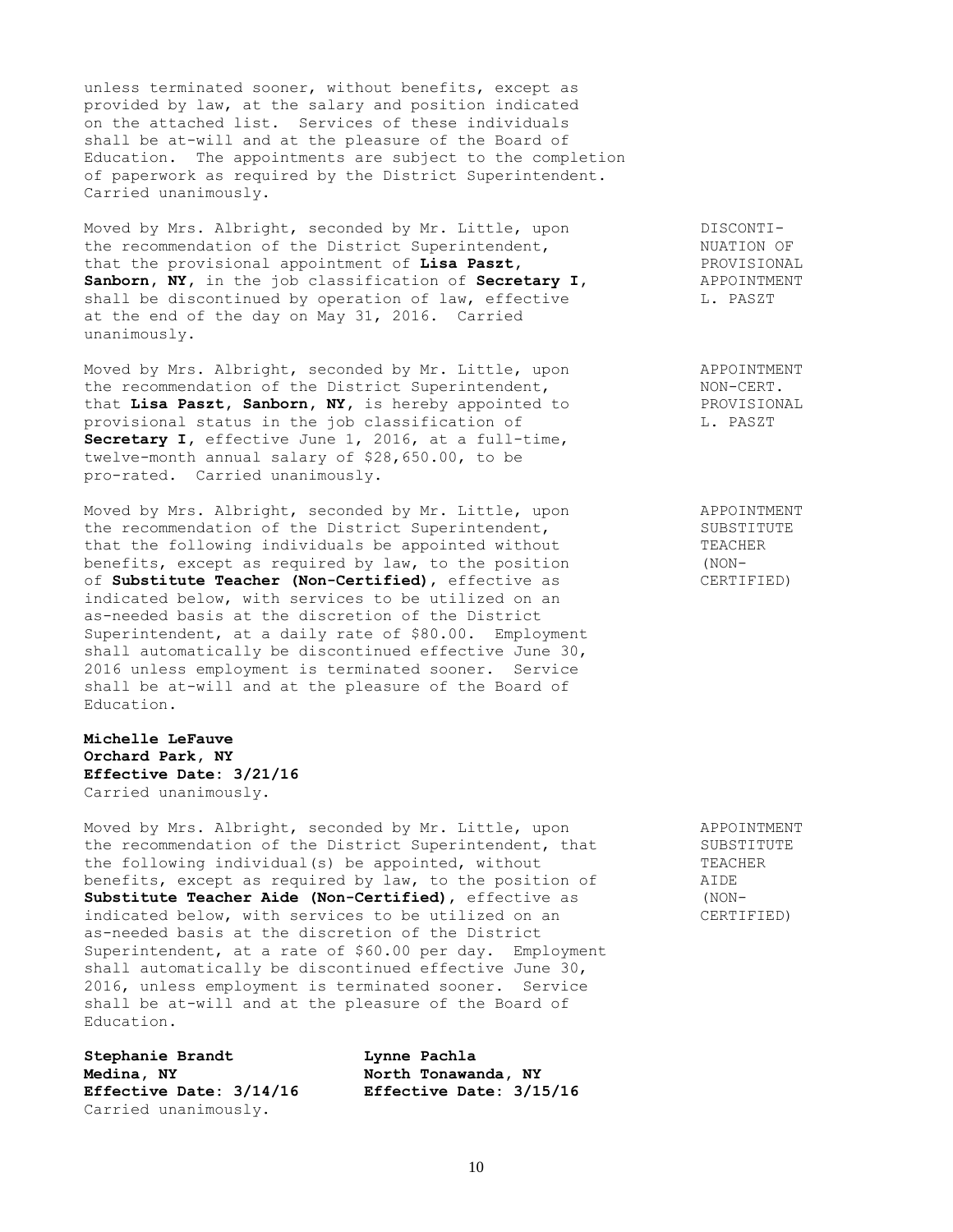Moved by Mr. Klotzbach, seconded by Mrs. Albright, upon APPOINTMENT the recommendation of the District Superintendent, that SUBSTITUTE the following individuals be appointed, without benefits, CLERICAL except as required by law, to the position of **Substitute Clerical**, effective as indicated below, with services to be utilized on an as-needed basis at the discretion of the District Superintendent, at a rate of \$10.00 per hour. Employment shall automatically be discontinued effective June 30, 2016, unless employment is terminated sooner. Service shall be at-will and at the pleasure of the Board of Education.

# **Stephanie Brandt Medina, NY Effective Date: 3/14/16** Carried unanimously.

Moved by Mr. Carney, seconded by Mr. Klotzbach, upon the CONFERENCE recommendation of the District Superintendent, that the REQUESTS following conference requests be approved:

- 1) **Karen Kwandrans, Annual NYS LPN Educators Conference**, Albany, NY, April 13-15, 2016. Est. cost: \$590.00. Funded through adult LPN.
- 2) **Wayne Van Vleet, Statewide Health Insurance Consortia Meeting**, Castleton, NY, April 25-26, 2016. Est. cost: \$187.00. Funded through labor relations.
- 3) **Diane Vigrass, DTSDE Review**, Friendship, NY, April 25-28, 2016. Est. cost: \$558.00. Funded through RSE-TASC.
- 4) **Scott Bindemann, 2016 SkillsUSA New York Leadership and Skills Conference**, Syracuse, NY, April 26-29, 2016. Est. cost: \$790.00. Funded through career and technical education.
- 5) **Vicki Augugliaro, Scott Brauer, Paul Dewey, Robert Glaser, Amy Green, Laura Koeppel, Vincent Piaskowski, Ken Polchlopek, Julie Roloff, Donna Quinn, and Caitlin Siresi, 2016 SkillsUSA New York Leadership and Skills Conference**, Syracuse, NY, April 26-29, 2016. Est. cost: \$6,975.00. Funded through career and technical education.
- 6) **Jessi Toepfer, Staff and Curriculum Development Network (S/CDN) Quarterly Meeting**, Albany, NY, June 8-10, 2016. Est. cost: \$528.75. Funded through school improvement.
- 7) **Lindsay Delaney, School Library System General Membership Meeting,** Albany, NY, May 5-6, 2016. Est. cost: \$115.00. Funded through the school library system.
- 8) **Scott Bindemann and Michael Weyrauch, U.S. Army Educator's Tour**, Fort Drum, NY, May 18-19, 2016. No cost to BOCES.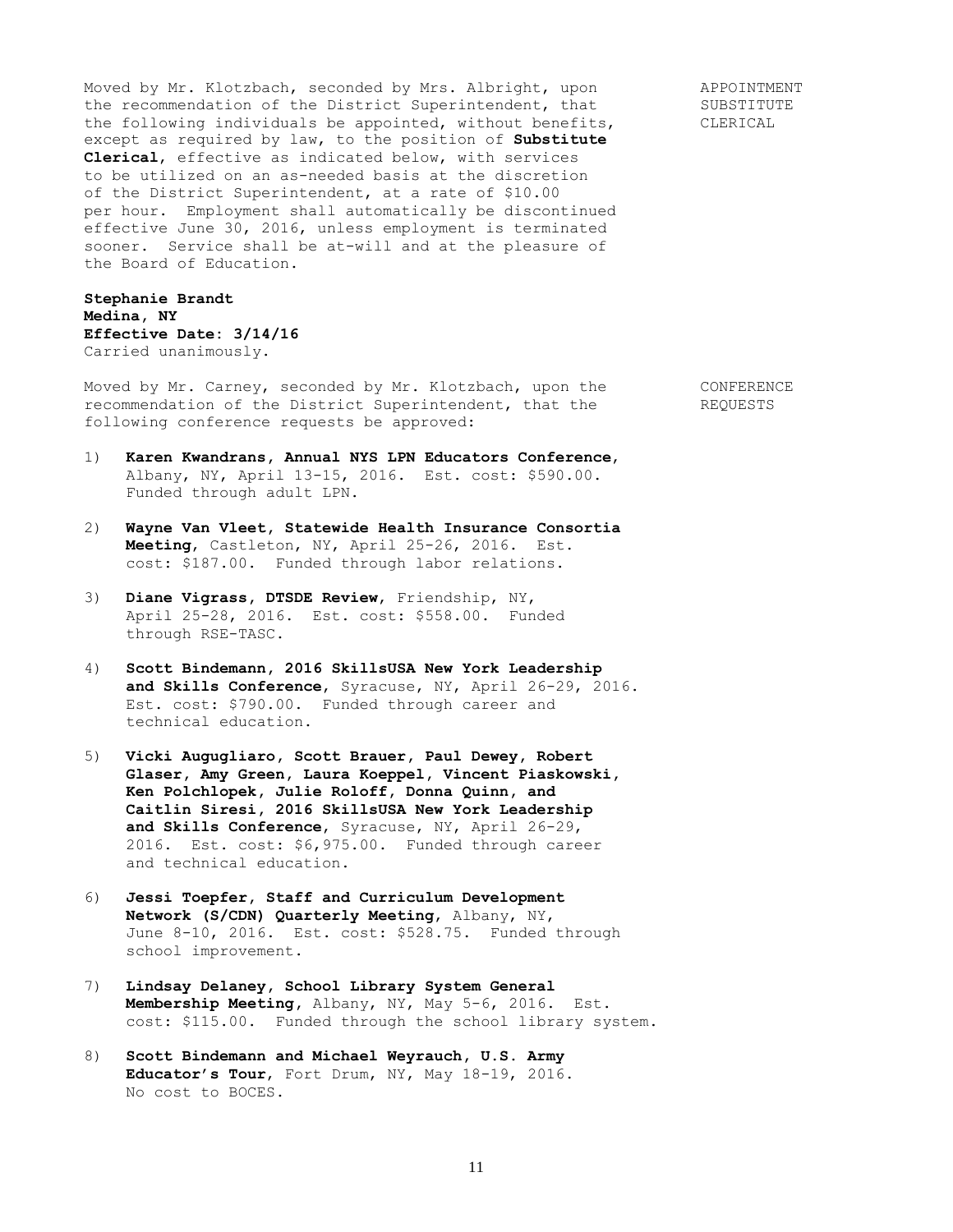| 9)<br>Stuart Adams, NATEF/ASE/AYES Education Alliance<br>Conference, Concord, NC, July 25-29, 2016. Est. cost:<br>\$1,973.48. Funded through career and technical education.<br>Carried unanimously.                                                                                                                                                                                                                                                                                                                                                  |                   |                                                  |
|-------------------------------------------------------------------------------------------------------------------------------------------------------------------------------------------------------------------------------------------------------------------------------------------------------------------------------------------------------------------------------------------------------------------------------------------------------------------------------------------------------------------------------------------------------|-------------------|--------------------------------------------------|
| Moved by Mrs. Albright, seconded by Mr. Carney, upon the<br>recommendation of the District Superintendent, that the<br>Board of Education accept the bids received for<br>reconstruction work as follows:                                                                                                                                                                                                                                                                                                                                             |                   | BID AWARD<br>RECONSTRUC-<br>TION WORK            |
| Location<br>Niagara East:<br>Niagara Occ Ct 1 45-90-00-00-0-005-004<br>Niagara Bldg 2<br>$45 - 90 - 00 - 00 - 1 - 006 - 001$<br>Niagara Bldg 3<br>$45 - 90 - 00 - 00 - 1 - 007 - 004$<br>Carried unanimously.                                                                                                                                                                                                                                                                                                                                         |                   |                                                  |
| Moved by Mrs. Albright, seconded by Mr. Carney, upon<br>the recommendation of the District Superintendent,<br>that the following lowest responsible bidders be<br>accepted:                                                                                                                                                                                                                                                                                                                                                                           |                   |                                                  |
| Plumbing<br>Ackerman Plumbing, Inc.<br>678 Sheridan Drive<br>Tonawanda, NY 14150<br>Base Bid                                                                                                                                                                                                                                                                                                                                                                                                                                                          | \$196,376.00      |                                                  |
| Total Contract Amount<br>Carried unanimously.                                                                                                                                                                                                                                                                                                                                                                                                                                                                                                         | 196,376.00<br>\$. |                                                  |
| Moved by Mr. Klotzbach, seconded by Mr. Carney, that<br>the Board of Education hereby approves the agreement,<br>as submitted, with F BITES, regarding the provision<br>of a culinary program for adult students, for a six<br>week term beginning on April 19, 2016 and the Board<br>authorizes the District Superintendent or his designee<br>to sign the agreement upon approval of the BOCES'<br>school attorney and containing any revisions as<br>approved by the school attorney. Carried unanimously.                                         |                   | CONTRACT<br>WITH<br>F BITES                      |
| Moved by Mrs. Albright, seconded by Mr. Little, that<br>the Board of Education hereby approves the contract<br>with the Niagara County Sheriff's Department, as<br>submitted, term of September 1, 2016 through<br>August 31, 2017, for school resource officer services,<br>in the amount of \$94,427.00 and the Board authorizes<br>the Board President and/or the District Superintendent<br>to sign the contract upon approval by the school<br>attorney and containing any revisions as approved by<br>the school attorney. Carried unanimously. |                   | CONTRACT<br>WITH<br>NIAGARA<br>COUNTY<br>SHERIFF |
| Moved by Mr. Klotzbach, seconded by Mrs. Covell, upon<br>the recommendation of the District Superintendent, that<br>the resignation (due to retirement) of Linda M. Spernyak,<br>Teacher Aide (Special Education), be accepted effective<br>June 30, 2016. Carried unanimously.                                                                                                                                                                                                                                                                       |                   | RESIGNATION<br>L. SPERNYAK                       |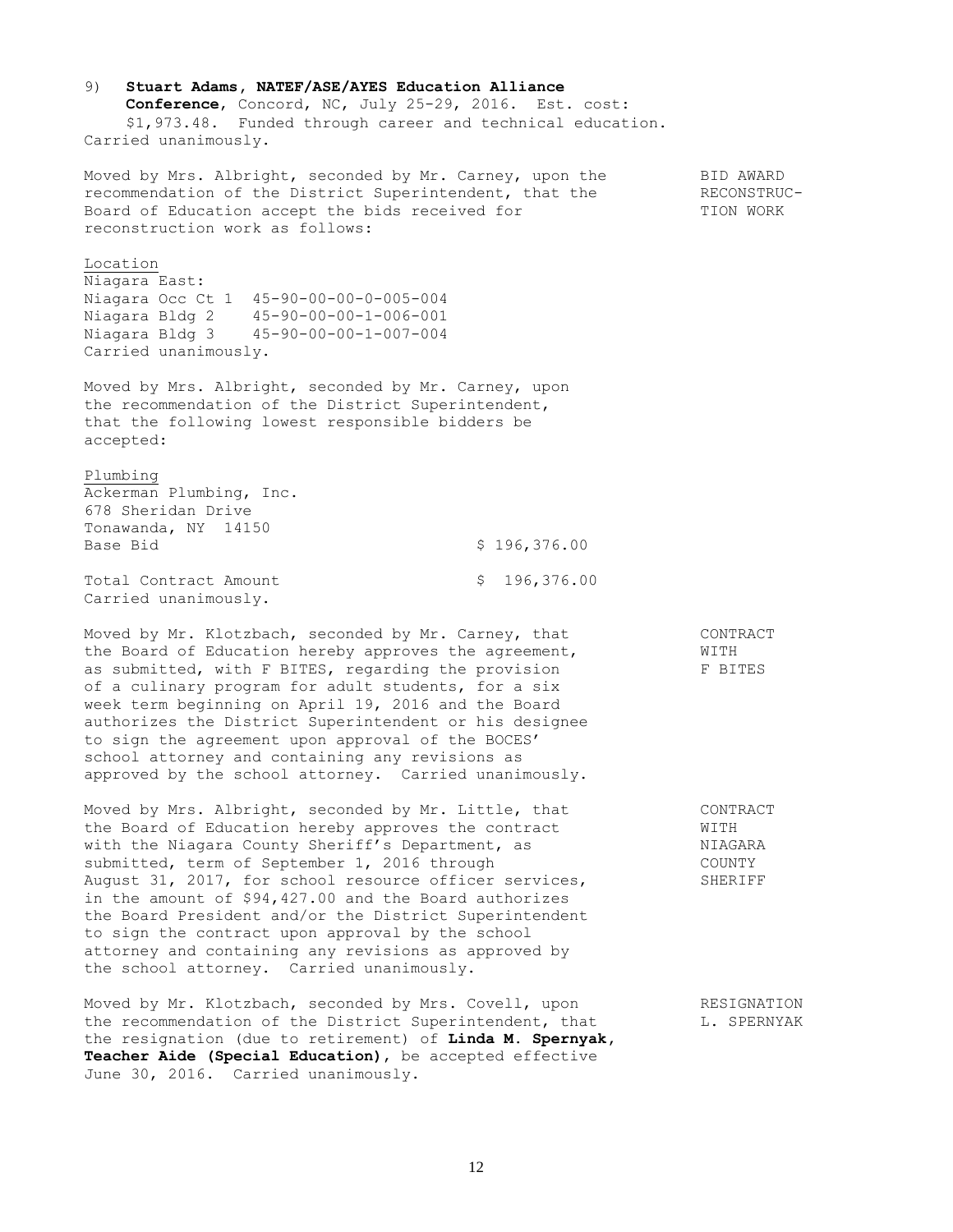Moved by Mrs. Seielstad, seconded by Mr. Little, upon CONFERENCE the recommendation of the District Superintendent, that  $REQUESTS$ <br>the following conference the following conference requests be approved:

- 10) **Susan Diemert, 65th Annual NYACCE Conference**, Albany, NY, April 17-20, 2016. Est. cost: \$981.00. Funded through EPE.
- 11) **Lindsay Delaney, School Library Systems Association of New York State 2016 Annual Spring Institute,** Saratoga Springs, NY, June 5-9, 2016. Est. cost: \$640.00. Funded through school library system. Carried unanimously.

Moved by Mrs. Albright, seconded by Mrs. Covell, upon the APPOINTMENT<br>recommendation of the District Superintendent, that the HOME/ recommendation of the District Superintendent, that the following individual(s) be appointed without benefits, HOSPITAL except as required by law, to the part-time position of TEACHER **Home/Hospital Teacher** at an hourly salary of \$26.42 for instructional time and an hourly salary of \$11.80 per hour for planning time effective as indicated below. The employment of the individuals shall be at-will and at the pleasure of the Board of Education. The employment of the individual(s) shall be utilized solely on an as-needed basis at the discretion of the District Superintendent. Employment shall be automatically discontinued effective June 30, 2016, unless terminated sooner.

**Brooke Harris Kenmore, NY Effective Date: 4/18/16** Carried unanimously.

Mrs. Covell thinks Starpoint residents will be happy with BOARD the new superintendent (Dr. Sean Croft). Mr. Grabowski MEMBER attended secret service seminar regarding active shooters. COMMENTS Mr. Carney introduced Colleen Osborn from the North Tonawanda CSD board of education. Mrs. Swearingen said the National School Board Association conference she attended last week was excellent. Mrs. Albright will be on LCTV on April 19, 2016 to introduce Jodee Riordan, the new host.

Moved by Mr. Klotzbach, seconded by Mr. Carney, to EXECUTIVE enter into executive session at 8:15 p.m. to discuss SESSION teacher negotiations, teacher aide negotiations, and specific individuals. Carried unanimously.

Moved by Mr. Grabowski, seconded by Mrs. Covell, to reconvene the meeting at 8:50 p.m. Carried unanimously.

Moved by Mr. Grabowski, seconded by Mr. Carney, to ADJOURNMENT adjourn the meeting at 8:50 p.m. Carried unanimously.